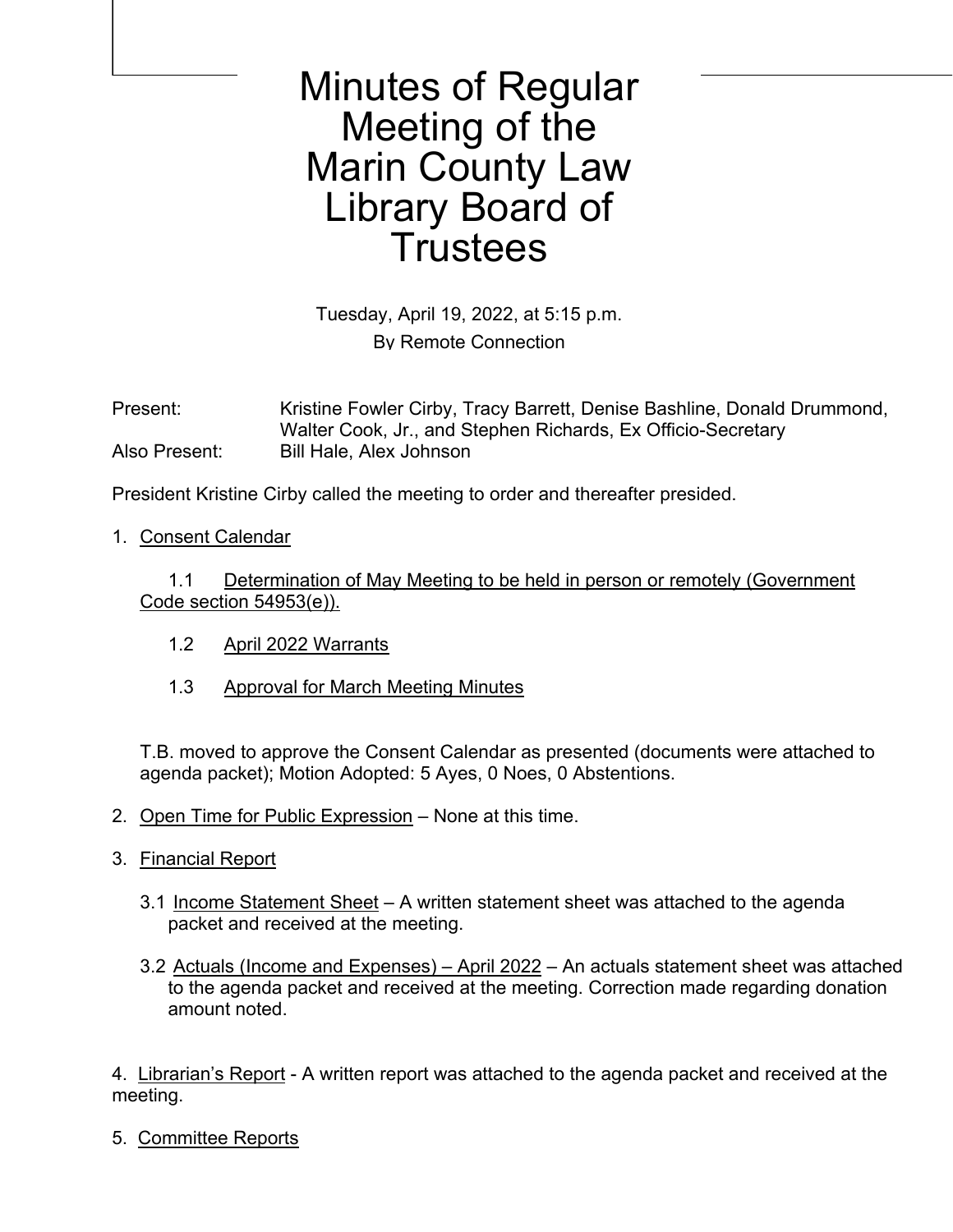5.1 Civic Engagement – Presentations are still going on monthly. One group dropped out and was replaced by Matrix Parent Network and Resource Center.

5.2 Personnel Committee – Discussion regarding advertisement and listing of advertisement for assistant position.

## 6. Old Business

6.1 **Discussion and Action Item:** Discussion re Community Service Programs During Transition to New Director.

Discussion regarding small amount of funding for food was proposed for volunteers at Lawyers in the Library Program. D.B. made motion for \$250.00. Motion Adopted: 5 Ayes, 0 Noes, 0 Abstentions.

6.2 **Discussion and Action Item:** Discussion re Hiring positions

Discussion regarding possible candidates being interviewed in May for assistant positions.

6.3 **Discussion and Action Item**: Discussion re Appointments to Board

Discussion regarding waiting for background check to new appointment to the board.

- 7. New Business
	- 7.1 **Discussion and Approval**: Appointment of Director Stephen Richards
- D.B. made motion to appoint Stephen Richards as director for the law library. Motion Adopted: 5 Ayes, 0 Noes, 0 Abstentions.

 7.2 **Discussion and Action Item**: Discussion regarding the budget for financial year 2022-2023.

Concern was brought up about reported deficit. The budget, however, did not take into account the additional state funding that is to occur in 2022-2023, which could clear up deficit.

Discussion occurred about possible grant sources for the upcoming year.

- Discussion occurred about approving budget with added state funding and possibly modifying it at June meeting, if need be.
- K.C. made motion to approve budget with changes regarding grants and additional state funding. Note was also taken to correct employee data calculations. Motion Adopted: 5 Ayes, 0 Noes, 0 Abstentions.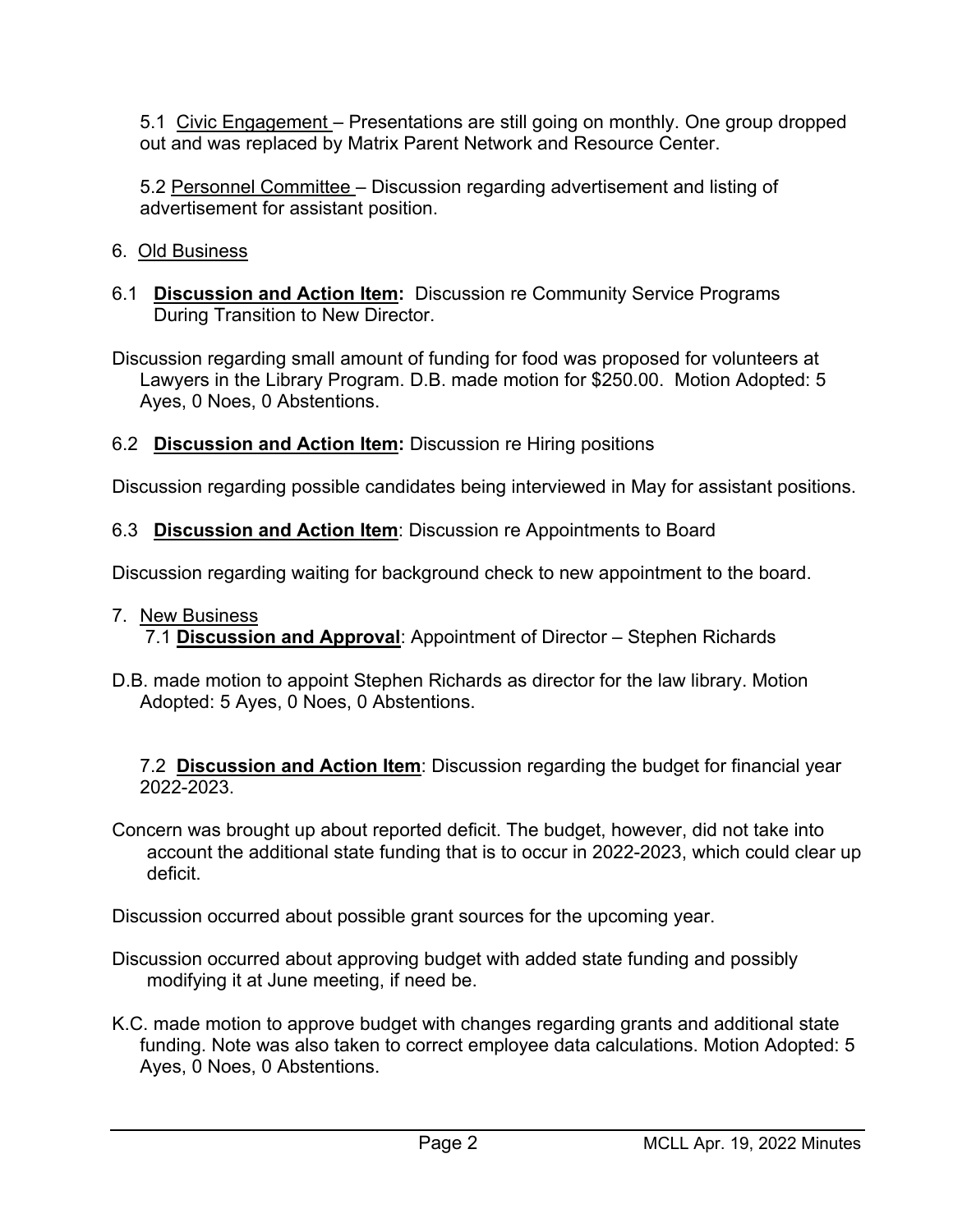- 8. Board Members' Suggestions for Next Month's Agenda
	- Information Regarding becoming a U.S. Passport Acceptance Agency.
- . 9. Adjournment

 All relevant business having come before the board, K.C. moved to adjourn the meeting. Motion adopted with 5 Ayes, 0 Noes and 0 Abstentions. The meeting was adjourned at 6:45 P.M. The next board meeting will be held on Tuesday, May 17, 2022, at 5:15 p.m.

Respectfully submitted,

Kristine Fowler Cirby, Esq. Stephen Richards, Ex-Officio President, Board of Trustees Secretary

 $\longrightarrow$   $\setminus$   $\setminus$   $\setminus$   $\setminus$   $\setminus$   $\setminus$   $\setminus$   $\setminus$   $\setminus$   $\setminus$   $\setminus$   $\setminus$   $\setminus$   $\setminus$   $\setminus$   $\setminus$   $\setminus$   $\setminus$   $\setminus$   $\setminus$   $\setminus$   $\setminus$   $\setminus$   $\setminus$   $\setminus$   $\setminus$   $\setminus$   $\setminus$   $\setminus$   $\setminus$   $\setminus$   $\setminus$   $\setminus$   $\setminus$   $\setminus$   $\setminus$  Stephen Richards (Jun 2, 2022 09:42 PDT) [Stephen Richards](https://na2.documents.adobe.com/verifier?tx=CBJCHBCAABAAKwmOv7hKmqFeLab6Ll-fWMMdOfkcZnU0)